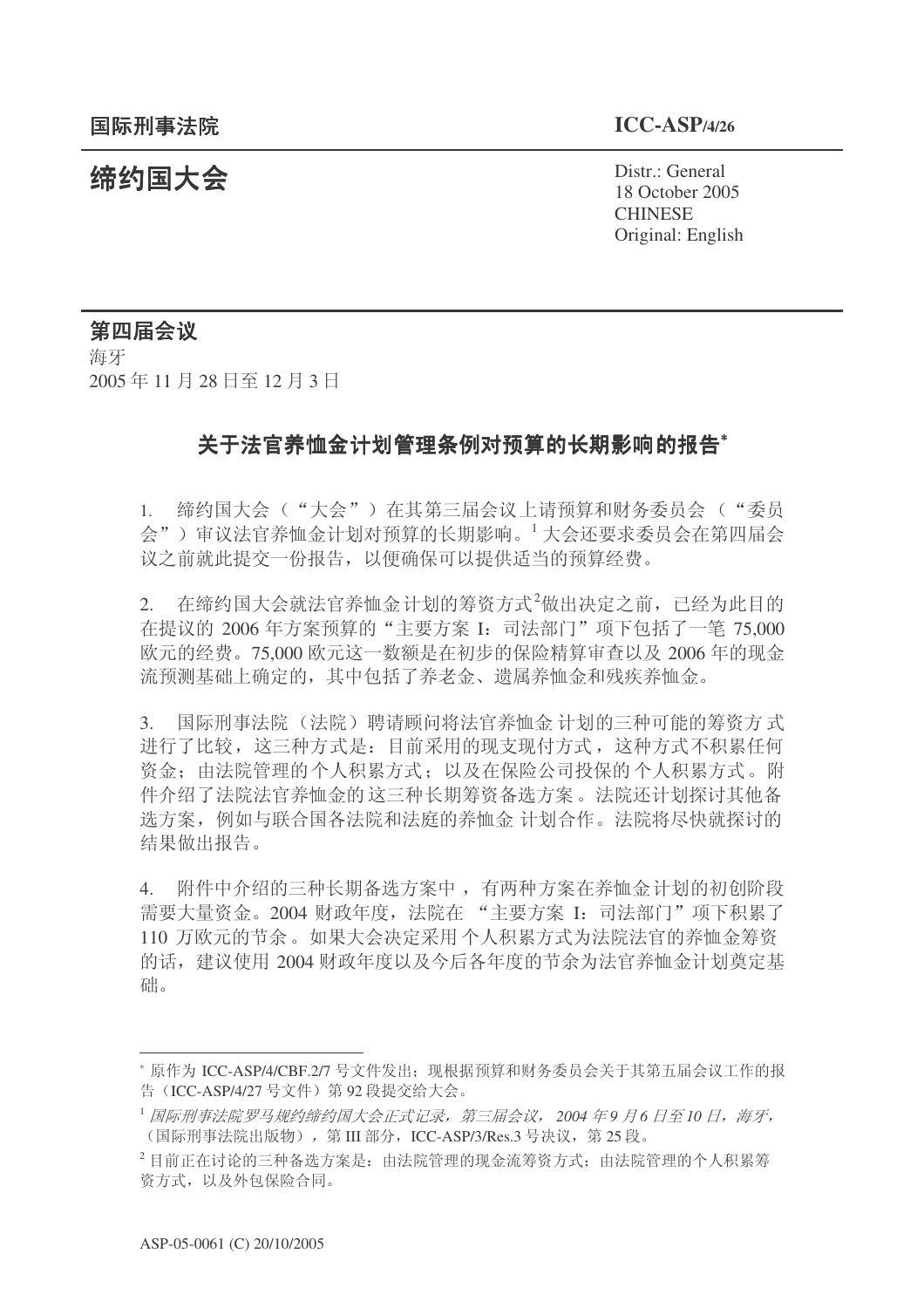## 缔约国大会 关于为国际刑事法院法官养恤金筹措资金的决议草案

缔约国大会,

审议了国际刑事法院的报告以及预算和财务委员会报告所载委员会关于该 报告的结论和建议,

- 1. 决定国际刑事法院法官养恤金计划最初应通过使用 2004 年预算"主 要方案 I: 司法部门"项下的 110 万欧元节余筹措资金;
- 2. 还决定将"主要方案 I: 司法部门"项下今后的任何节余用于国际刑 事法院法官养恤金计划。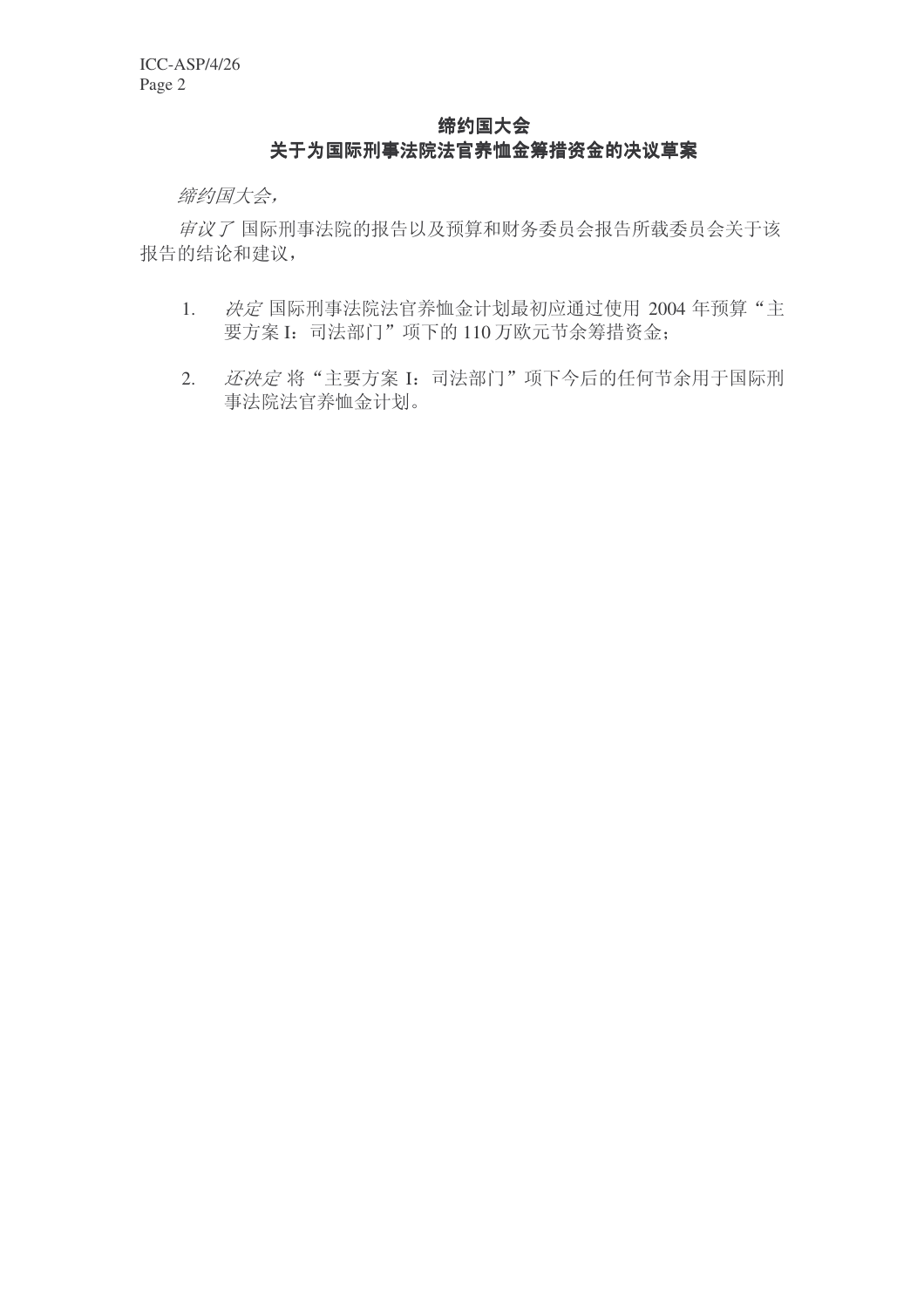# 附件

### 顾问的文件

## 法官养恤金风险评估的结果

本建议书由下列部分组成:

- 1 背景和事由
- 2 任务的界定
- 3 对采用的养恤金计划的总结
- 4 保险精算假设
- 5 比较
- 6 总结和结论
- 7 续篇

#### 1 背景和事由

国际刑事法院请 Ernst & Young Actuarissen 有限责任公司 (EYA) 帮助确定国际刑事法 院法官养恤金福利的预计付款将给预算和支出造成的影响。 在最初的任务中, 我们计 算了预计为目前在职的 18 名法官承受的现金流出。我们还做了进一步的计算, 其中包 括了这些法官更换时的情形。在 2005 年 4 月 18 日的一封信中, 我们报告了我们的结 论,并于 2005 年 5 月 11 日讨论了这些计算。我们现已更深入地进行了风险评估,以 确定在养恤金计划的筹资方面有哪些备选方案。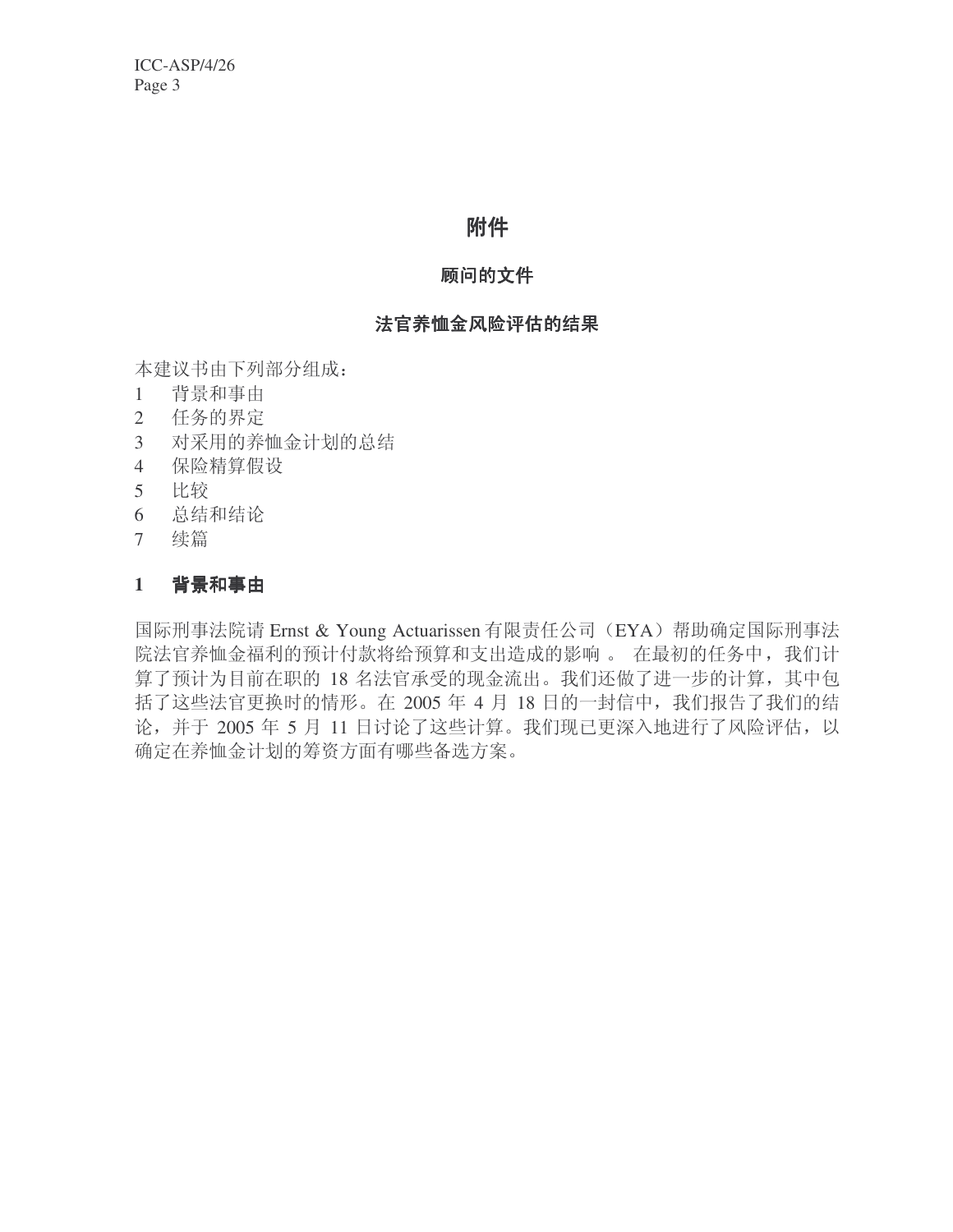## 2 任务的界定

国际刑事法院要求 EYA 将法官养恤金计划的三种可能的筹资方式进行比较:

- 1 目前的现支现付方式, 没有积累。养恤金由法院自己管理。所有风险都由国际刑 事法院承担。
- 2 由法院自己管理的个人积累方式。所有风险由国际刑事法院承担。
- 3 投保的个人积累方式。养恤金由保险公司管理。所有风险由保险公司承担。

我们对三种方式进行了定性和定量分析。

## 3 对采用的养恤金计划的总结

我们的计算以国际刑事法院提供的养恤金计划为依据。

## 3.1 一般条款

资格要求 不可以 医有任职三年以上的法官,对首任法官规定了例 外。所有首任法官都有资格。除首任法官以外的所 有法官任期都是九年。

- 正常退休年龄 (NRA) 男女参加者均为 60 岁
- 应计养恤金薪金 (PS)  $180,000 \text{ K}^{-1}$

应计养恤金服务年限(N) 担任法官的年限(最多9年)

指数化 不可能 医心包 医计养恤金薪金不按指数化调整, 也不增加。

## ߽生 **3.2**

退休金 $(RP)$  N x PS x 5,5556%

 $^{-1}$ 我们知道院长可领取 18,000 欧元的额外报酬。我们没有将这笔额外报酬计算在内。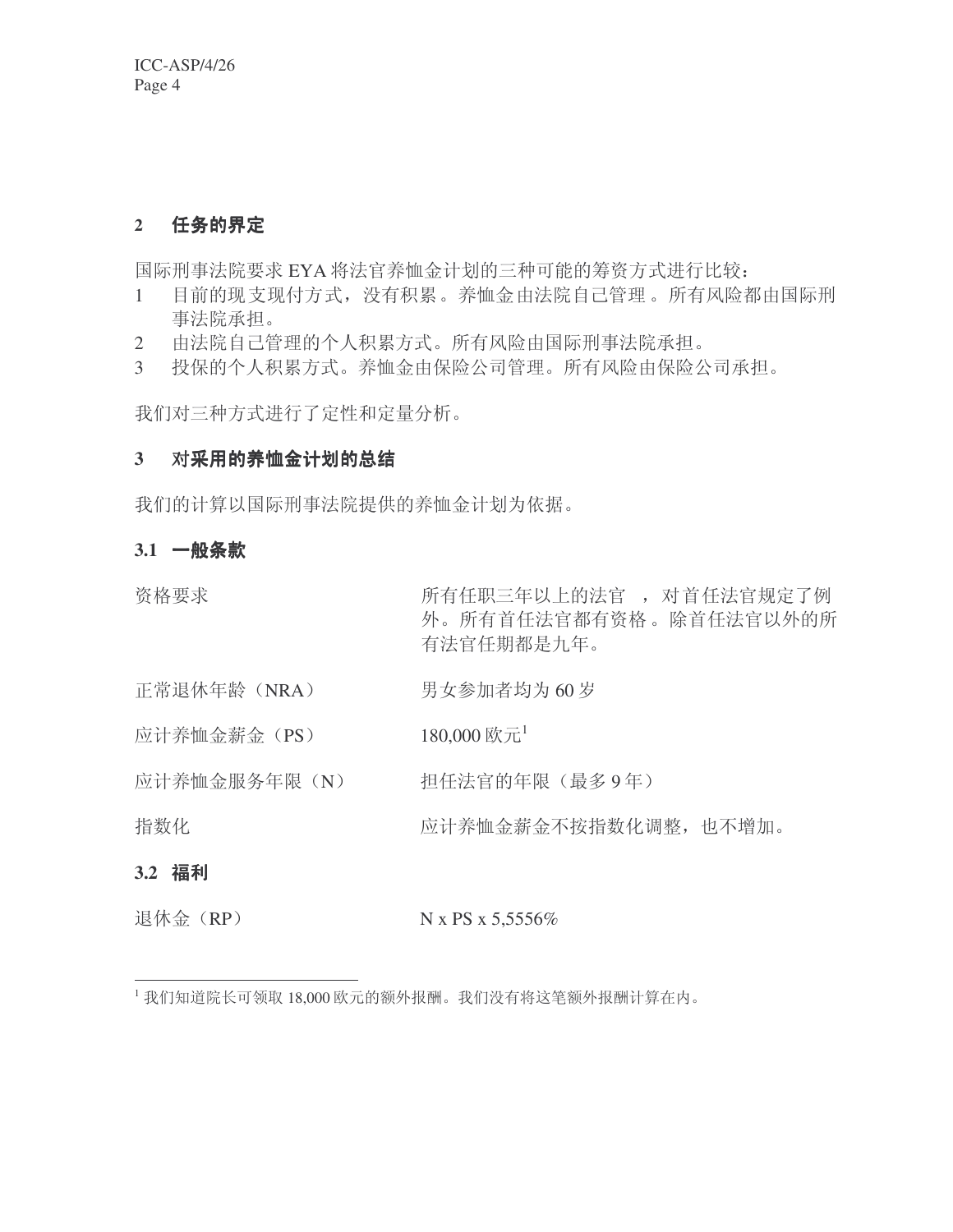交换 **booking booking booking** 如果法官在 60 岁以前离任, 他可以直接开始领取 与他在 60 岁可领取的养恤金具有相同精算价值的 养恤金。

### 残疾养恤金 (DP) RP (法官任满任期时本应领取的退休金)

遗属养恤金 (SP) → 法官已不再任职时:

- 1 如果法官尚未开始领取他(她)的退休金: 50% x RP 的保险精算贴现值, 最少不低于年 薪的 1/12
- 2 如果法官在60 岁以前已经开始领取他(她) 的退休金:

50% x RP, 最少不低于年薪的 1/12

3 如果法官已在60岁之后开始领取他(她)的 退休金: 50% x RP, 最少不低于年薪的 1/6

如果法官在职或正在领取残疾养恤金:

1 50% x DP, 最少不低于年薪的 1/6

再婚时, 遗属养恤金将终止。未亡配偶可领取相当 于届时年金两倍的一笔一次性款项, 作为最终结 算。

孤儿养恤金 (OP)<sup>2</sup>

10% x RP, 最多不超过年薪的 1/36

我们对养恤金计划做出了以下假设:

- 我们认为遗属养恤金的最低限额不会有实质性效果,因此没有将其包括在我们的 计算中。
- 我们假设未亡配偶不会再婚。
- 我们没有将孤儿养恤金包括在内。

 $2$ 与孤儿养恤金有关的赔偿被认为是非实质性的,因此没有包括在预测中。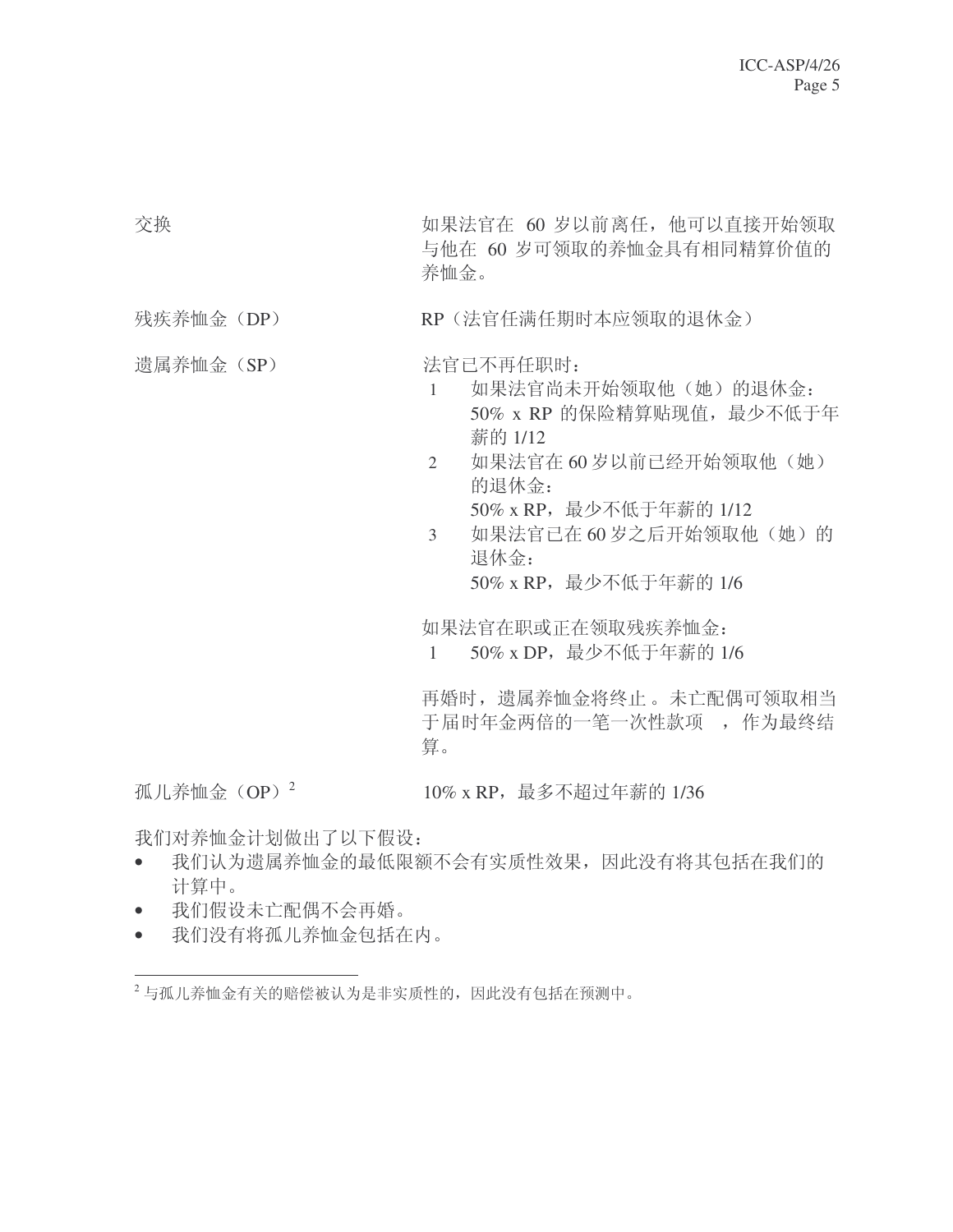ICC-ASP/4/26 Page 6

• 我们假设法官不会选择在60岁以前领取养恤金。

### 4 保险精算假设

与国际刑事法院讨论了以下保险精算假设。

| 国际刑事法院贴现率<br>保险公司贴现率 | $2.5\%$ <sup>3</sup><br>$3\%$                                     |
|----------------------|-------------------------------------------------------------------|
| 寿命表                  | 50% Coll 93 M + 50% Coll 93 $V^4$                                 |
| 年龄换算                 | $\left( \right)$                                                  |
| 残疾                   | 25% x AOV 2000<br>预计法官变成残疾的机率大大低于荷兰 通常的残疾<br>率。我们假设其机率是通常残疾率的25%。 |
| 更替                   | 任期结束后 <sup>5</sup> , 每名法官都将由一名 55 岁的法官替<br>换,后者的配偶比其本人年轻5岁。       |

不考虑薪金的增长。

就残疾而言, 我们要指出, 保险公司并不熟悉残疾风险, 但这个数字是由非政府医生 或者是由保险公司自己的医生确定的。因此,我们建议对 25%这一数字是否适合用来 确定保险公司的收费标准进行调查。

 $3$ 这是我们从国际刑事法院了解到的国际刑事法院的投资回报率。国际刑事法院被限制只能做回报相对 较低的短期投资。

<sup>4</sup> 在计算保险时, 我们将这个表的值提高了 3%, 作为长寿风险的溢价。

<sup>5</sup> 我们假设提前结束任职的法官将不会有人接替。

<sup>6</sup> 这项假设是由国际刑事法院设定的。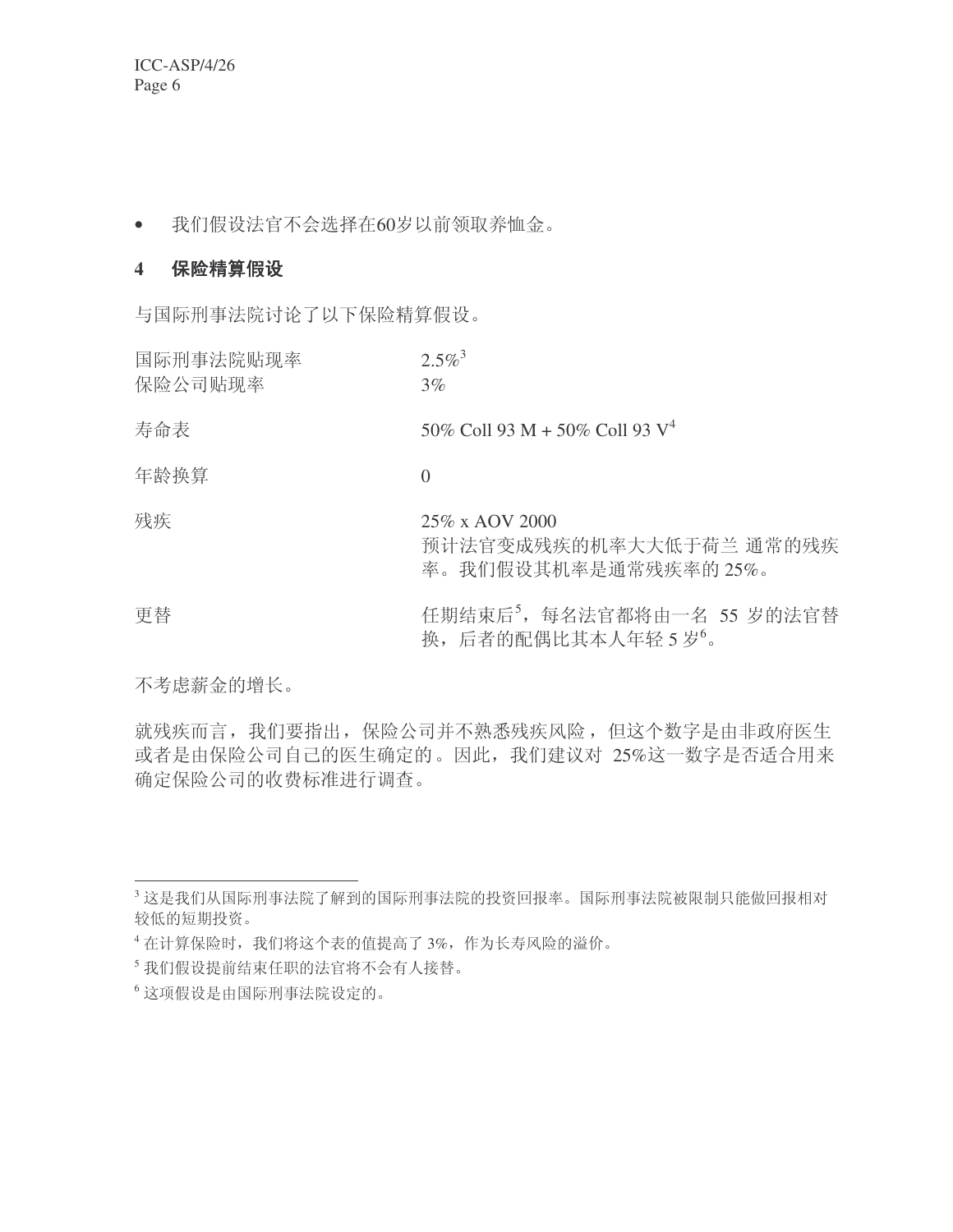### 5 比较

在这部分, 我们将比较第2段中提到的几种筹资方式。我们将注意力集中放在所涉及的 费用和风险上面。

在做比较时, 我们假设就个人积累方式而言, 早年服务期的储备金已经留出。在现实 中, 还没有这项储备金, 将需要为这些年份准备出储备金。不过, 这可以在以后某个 时间补上。

如采用自己管理的养恤金计划, 风险将由国际刑事法院承担, 但是, 总是可以通过投 保残疾和死亡险, 把一个自己管理的养恤金计划与一个 保险公司的 养恤金计划结合起 来。保险公司将为残疾和死亡风险索取一笔保险费, 而国际刑事法院如果自己承担这 项风险的话, 则不需要支付这笔保险费, 但是如果法官死亡或残疾, 它将必须支付赔 偿金。

#### 5.1 现金流

在下表中, 我们比较了三种筹资方式截止 2020 年以前的现金流状况。在这个表中, 我 们只看现有人员的情况。我们看到, 在现行的不储备养恤金款项的现金流方 式与按每 个服务年份预留储备金的 个人积累方式之间, 存在很大差别。前者最大的现金流量是 在法官刚退休后的几年里(82 万欧元), 而采用个人积累方式, 养恤金费用是在法官 在职期间支付的,因此养恤金支出费用最高的是在第一年 (2005年),即所有法官还 都在职的时候。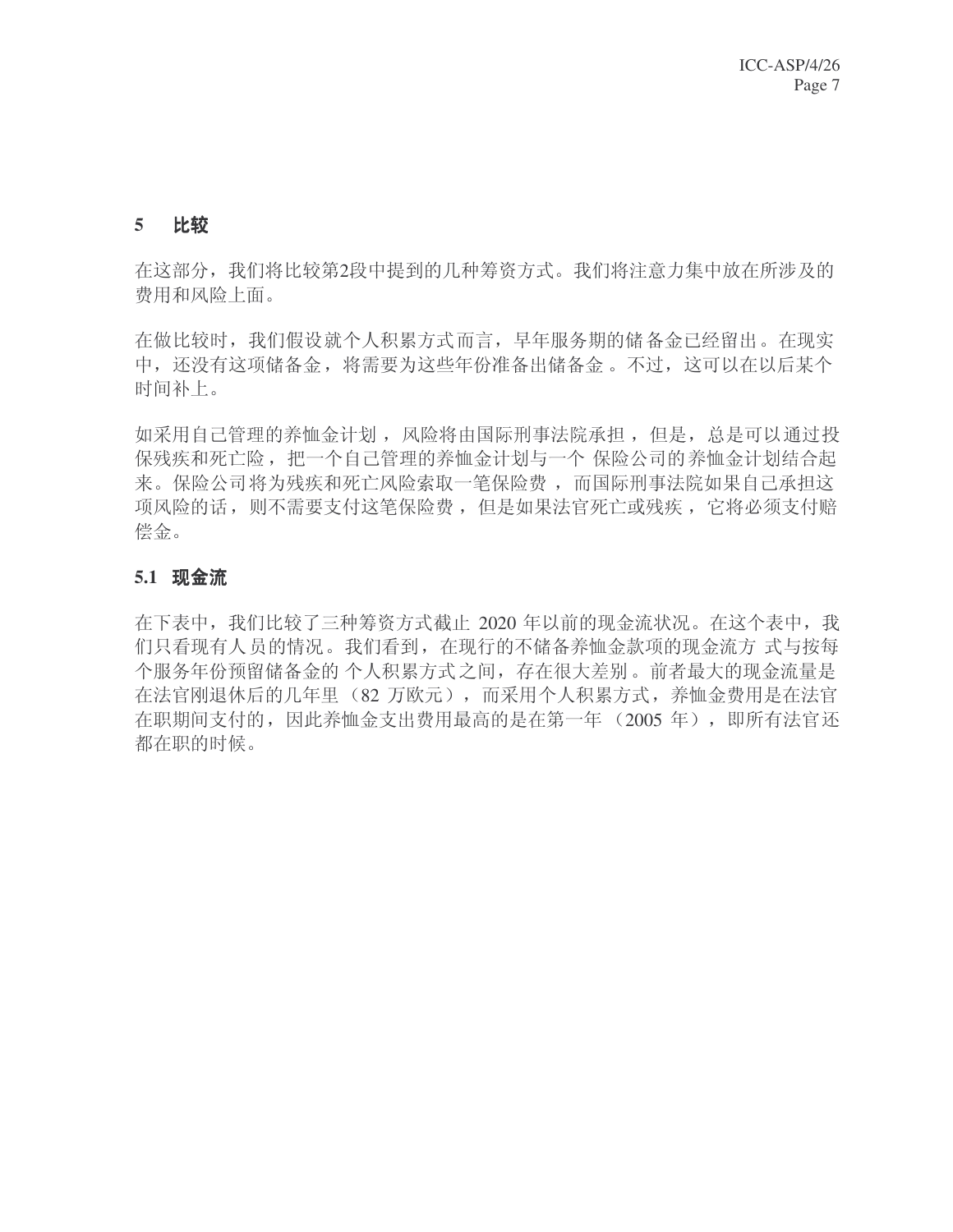|      | 现金流方式 | 自己管理的<br>个人积累方式 | 保险公司  |
|------|-------|-----------------|-------|
| 2005 | 4     | 2.236           | 2.174 |
| 2006 | 70    | 1.830           | 1.820 |
| 2007 | 118   | 1.680           | 1.671 |
| 2008 | 139   | 1.730           | 1.715 |
| 2009 | 391   | 988             | 990   |
| 2010 | 441   | 825             | 828   |
| 2011 | 442   | 852             | 852   |
| 2012 | 657   | 169             | 169   |
| 2013 | 820   |                 |       |
| 2014 | 810   |                 |       |
| 2015 | 798   |                 |       |
| 2016 | 785   |                 |       |
| 2017 | 772   |                 |       |
| 2018 | 756   |                 |       |
| 2019 | 740   |                 |       |
| 2020 | 720   |                 |       |

下图用图形显示了第一批人员的现金流情况。图中显示了现有法官预计平均每年的养 恤金费用。我们可以看到, 在法官退休 20 年后, 预计的现金流仍是 2013 年现金流的 一半。我们还可以看到,采用现金流方式,费用分摊在法官在世的全部剩余时间里, 而采用其他方式,费用则分摊在剩余的在职时间里。由于法官分别在 2006年、2009年 和 2012 年退休, 我们看到在这几年里养恤金费用会下降。

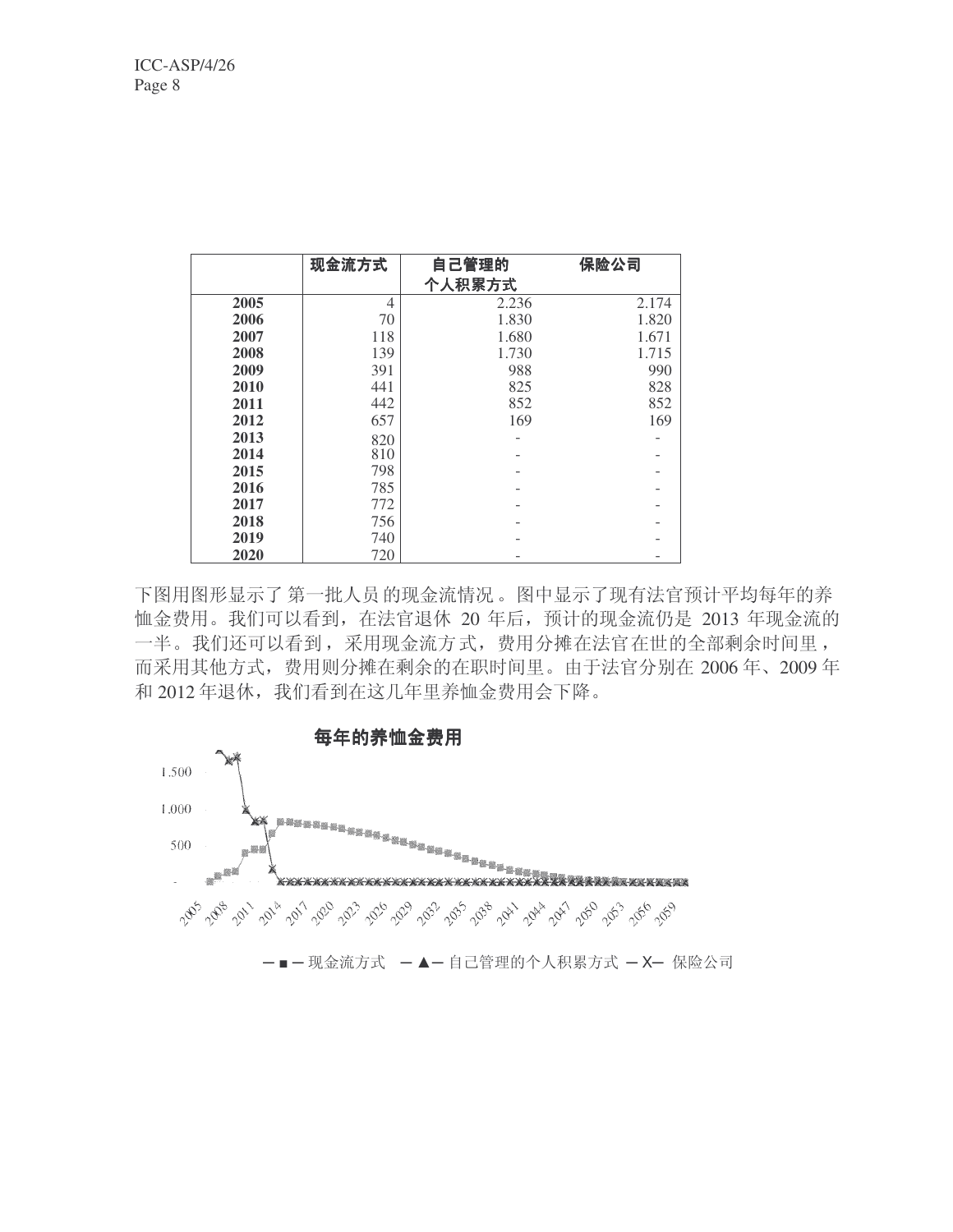自己管理的个人积累方式 几乎与保险公司的计划一样昂贵。不过, 还是有差别的。保 险公司的预期(承诺)投资回报率(每年3%)高于国际刑事法院的预期投资回报率 (每年 2.5%)。这使得保险公司的养恤金计划更便宜一些。但这又被必须支付给保险 公司的保险费抵消。这些保险费是为长寿风险以及残疾和死亡风险支付的。

保险公司的 3%投资回报是保底利息。保险公司应该可以取得 超额利息, 超额的程度 取决于市场的利率。需要指出的是, 我们在计算中没有包括保险公司收取的任何管理 费用。

我们知道, 国际刑事法院被限制只能做投资回报率为 2.5%的短期储蓄。对养恤金投资 来说, 需要的是长期投资。如果取消这项限制的话, 有可能为养恤金投资获得更高的 投资回报。在决定选择养恤金计划时, 应考虑到这一点。

下一个图表显示了荷兰国家银行 2005 年 5 月 31 日在确定养恤金基金投资可以取得的 可靠回报时使用的利息曲线。如果基金投资期限超过 20 年, 使用一种无风险投资可以 获得超过 4%的回报。2005 年 1 月 1 日的平均贴现率将为 3.5%。这适用于荷兰的养恤 金(养恤金基金)。



在下一张图中, 我们显示了为一个新的基金参加者支付的养恤金费用。 在这张图 中, 我们可以清楚地看到每一个随机选出的 参加者 的现金流情况有什么不同。当他 在职期间, 随着在退休年龄到来以前, 除其他外, 可以取得投资回报的时间越来越 短, 他的保险费将逐年增加; 退休之后, 随着每年支付养恤金, 储备金将会越来越  $\begin{array}{l} \begin{array}{l} \begin{array}{l} \times \\ \begin{array}{l} \times \\ \begin{array}{l} \times \\ \begin{array}{l} \times \end{array} \end{array} \end{array} \end{array} \end{array} \end{array} \end{array} \begin{array}{l} \begin{array}{l} \times \\ \begin{array}{l} \times \end{array} \end{array} \end{array} \begin{array}{l} \times \end{array} \begin{array}{l} \times \end{array} \end{array} \begin{array}{l} \times \end{array} \begin{array}{l} \times \end{array} \begin{array}{l} \times \end{array} \begin{array}{l} \times \end{array}$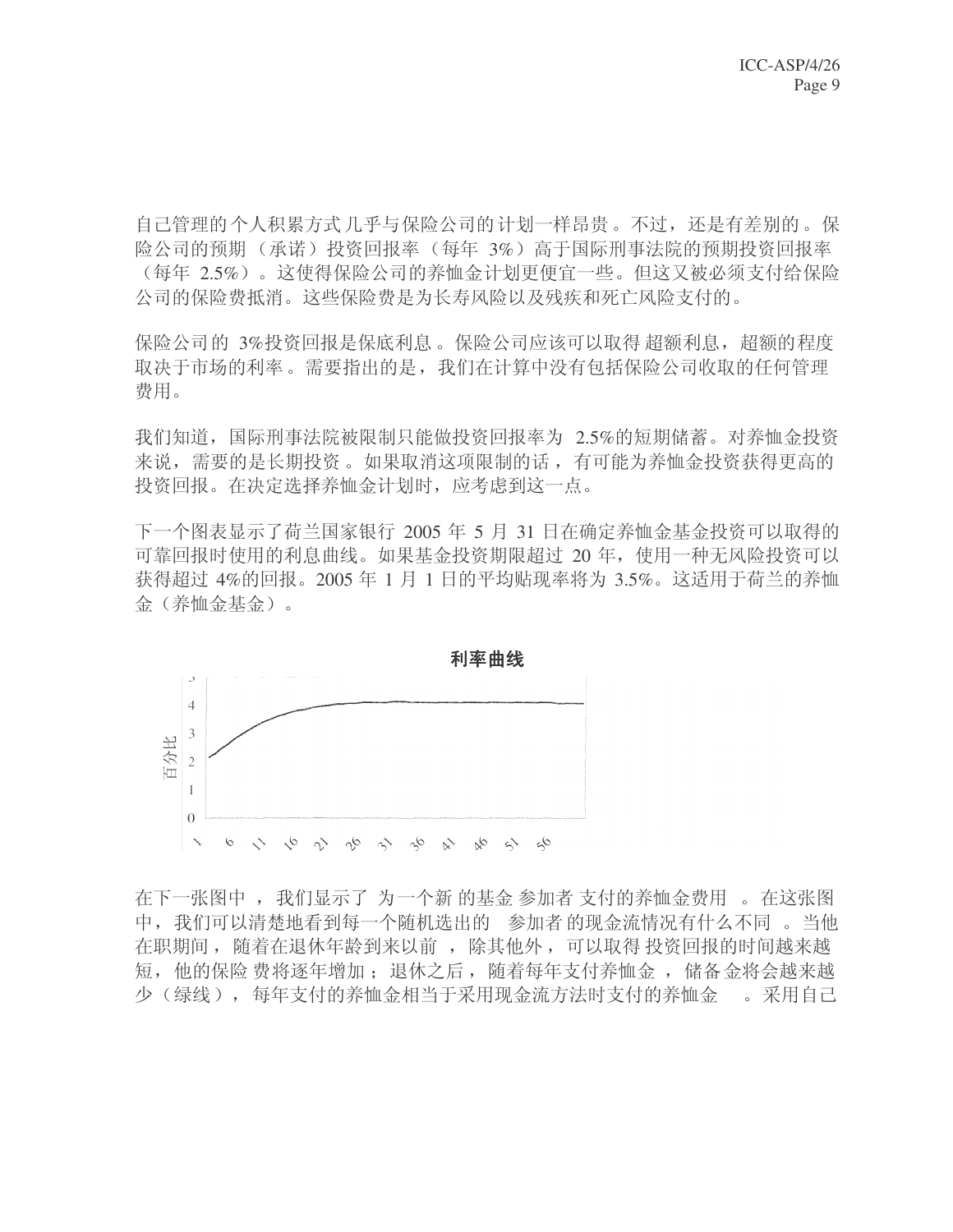管理的个人积累方式时, 由国际刑事法院负责支付养恤金。如果采用保险公司的养 恤金计划, 则由保险公司负责付款。



每名(新) 参加者的养恤金费用

在下一张图中, 我们显示了三种方 式的总的长期养恤金费用。由于没有预留储备 金, 现金流方式下的长期费用会更高。在这张图中, 有两类费用没有包括在内。个 人积累方式 下的启动费用没有显示 ,现金流方式下的责任终止 费用也没有显示 。这 意味着在现金流方式下 , 如果国际刑事法院停止存在的话 , 会出现一笔庞大的没有 资金来源的养恤金债务。图表中显示的线条不 流畅, 是因为使用的假设是每三年开 始有一批新的参加者。

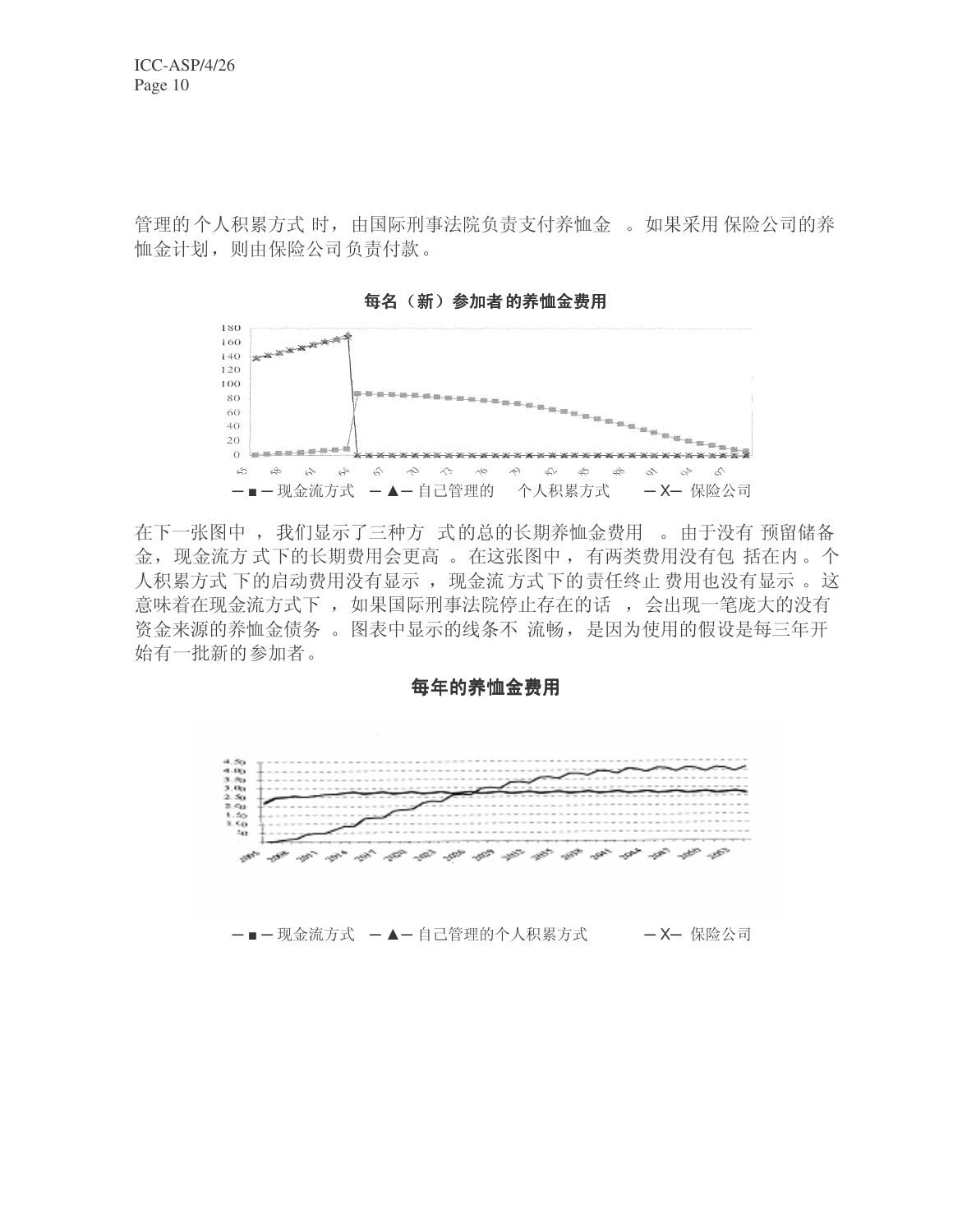#### 5.2 短期风险

在现有的方式以及自己管理的个人积累方式 下,养恤金计划的风险没有保险 。在个人 积累方式下,只有预期的养恤金付款是有保险的,而在现金流方式下,什么都没有保 险。在下面的例子中, 我们显示了当一名法官在任期结束以前死亡时的费用情况 。为 此我们选用了一名新参加者。

|      | 自己管理的个人积累方式              |                          |                          | 保险公司 |                          |                          |
|------|--------------------------|--------------------------|--------------------------|------|--------------------------|--------------------------|
|      |                          |                          |                          |      |                          | 在这一年                     |
|      |                          | 在这一年发生残                  | 在这一年死亡                   |      | 在这一年发生残                  | 死亡时的                     |
| 千欧元  | 储备金                      | 疾时的额外费用                  | 时的额外费用                   | 保险费  | 疾时的额外费用                  | 额外费用                     |
| 2006 | 111                      | 2019                     | 869                      | 111  | $\overline{\phantom{0}}$ | $\overline{\phantom{a}}$ |
| 2007 | 141                      | 1.666                    | 706                      | 141  |                          |                          |
| 2008 | 144                      | 1476                     | 536                      | 145  |                          |                          |
| 2009 | 148                      | 1.278                    | 358                      | 148  |                          |                          |
| 2010 | 152                      | 1.072                    | 172                      | 152  |                          |                          |
| 2011 | 156                      | 857                      | $\overline{\phantom{0}}$ | 156  |                          |                          |
| 2012 | 161                      | 632                      | $\overline{\phantom{0}}$ | 159  |                          |                          |
| 2013 | 165                      | 398                      | -                        | 163  |                          |                          |
| 2014 | 170                      | 154                      | -                        | 166  |                          |                          |
| 2015 | 34                       | 114                      | -                        | 33   |                          |                          |
| 2016 | $\overline{\phantom{a}}$ | $\overline{\phantom{0}}$ | $\overline{\phantom{0}}$ |      |                          |                          |
|      |                          |                          |                          |      |                          |                          |

上表有六栏。前三栏是自己管理的采用个人积累方式的养恤金计划,后三栏是保险公 司的养恤金计划。

- "储备金"一栏显示的是国际刑事法院 为了能够支付养老金和遗属养恤金 的费用 而需要储备的资金。 在这里, 我们假设这项资金是进行投资的, 投资回报率是  $2.5\%$
- "在这一年发生残疾时的额外费用"一栏显示的是参加者在那一年变成残疾时国 际刑事法院将要承担的额外费用的估计总额 。这项费用包含了在参加者达到领取 养恤金年龄之前的残疾养恤金 付款以及其余的养恤金储备金。我们看到额外费用 是逐步减少的, 这是因为需要预留的养 恤金储备金越来越少, 而且需要支付残疾 养恤金的时间也越来越短。这项额外费用在现行的现金流方式下也会发生。这项 费用可以在参加者变成残疾时一次性支用, 也可在其寿命的剩余时间里作为现金 流支用。
- "在这一年死亡时的额外费用"一栏显示了在未亡配偶寿命的剩余时间里遗属养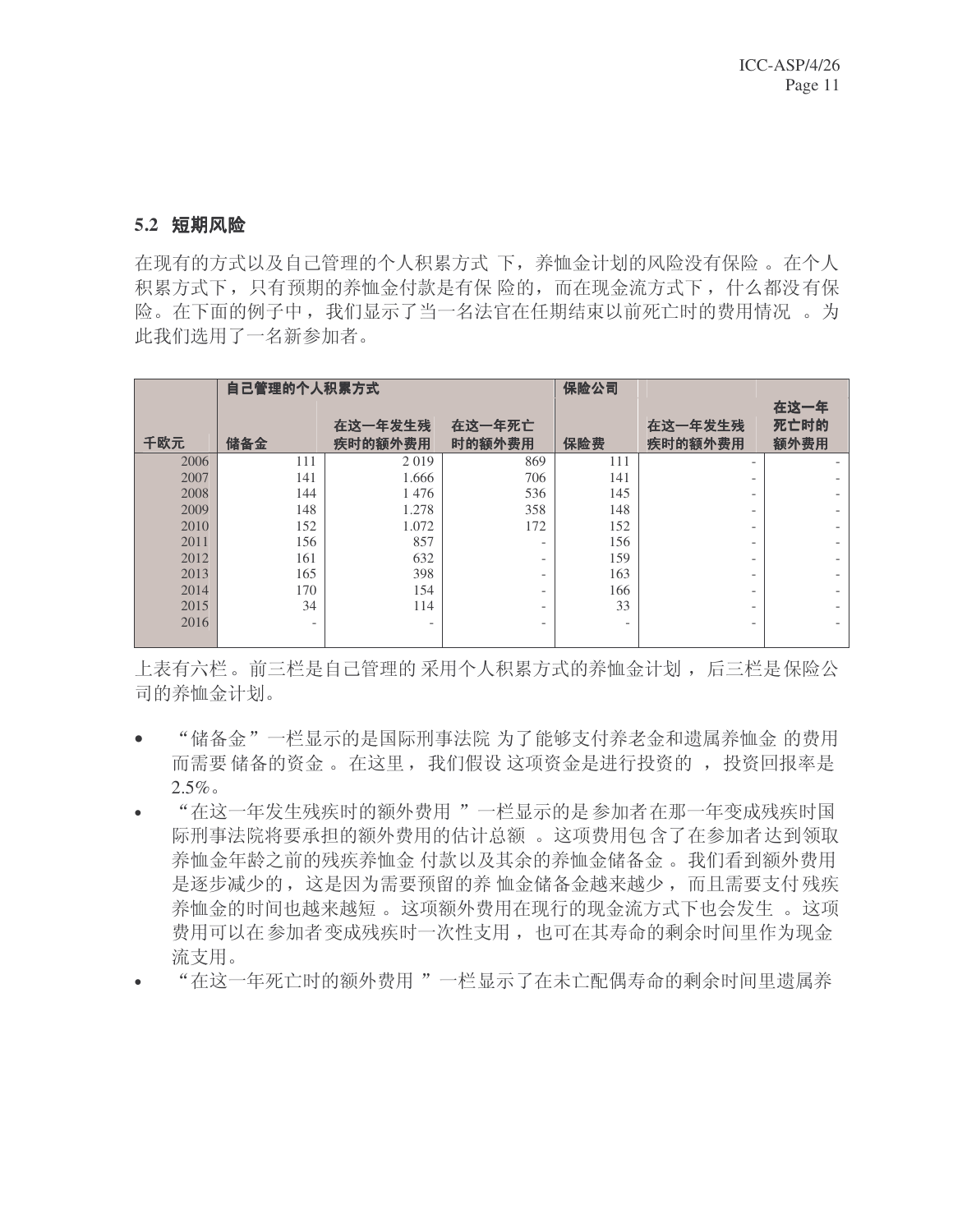恤金的总计额外费用。同样, 储备金越多, 这项费用也就越少。这项额外费用在 现行的现金流方式下也会发生。这项费用可以在参加者变成残疾时一次性支用, 也可在其寿命的剩余时间里作为现金流支用。

- "保险费"一栏显示保险公司为养恤金承保时收取的保险费 。我们使用的是净保 险费: 保险公司还会收取管理费用和投资费用。
- "在这一年发生残疾时的额外费用 "一栏和"在这一年死亡时的额外费用 "一栏 与自己管理的养恤金计划的情况相同。

我们可以得出以下结论。

- 1 以国际刑事法院现有的回报率,储备金的费用将与保险公司收取的(净)保险费 相等。但是,我们预计保险费毛额会比净额高1096到1596。这些管理费用和投资 费用也需要由国际刑事法院和担。国际刑事法院需要调查内部管理费用比保险公 司收取的费用更高还是更低。
- 2 如果参加者在最初几年发生残疾或死亡,这会带来很高的额外费用,数额最高可 达100万欧元。在现金流方式下也可得出同样的结论。

可以在不需要对整个养恤金计划再保险的情况下对这些风险再保险 。保险公司会为此 收取保险费。

### 5.3 长期的风险

在第 5.1 段中,我们显示了目前采用的现金流方式会导致长期的预期现金流。这会给国 际刑事法院的预算带来压力。随着领取养恤金的人数越来越多, 对预算的压力会越来 越大, 特别是如果这些人的寿命很长, 压力就会更大。

如果国际刑事法院自己管理养恤金计划,也会面临养恤金领取者的寿命超过预期这一 风险。由于在做计算时使用了预期投资回报率和预期寿命, 因此存在着投资回报率低 干预期或者法官(或其配偶)的寿命招讨预期这样的风险。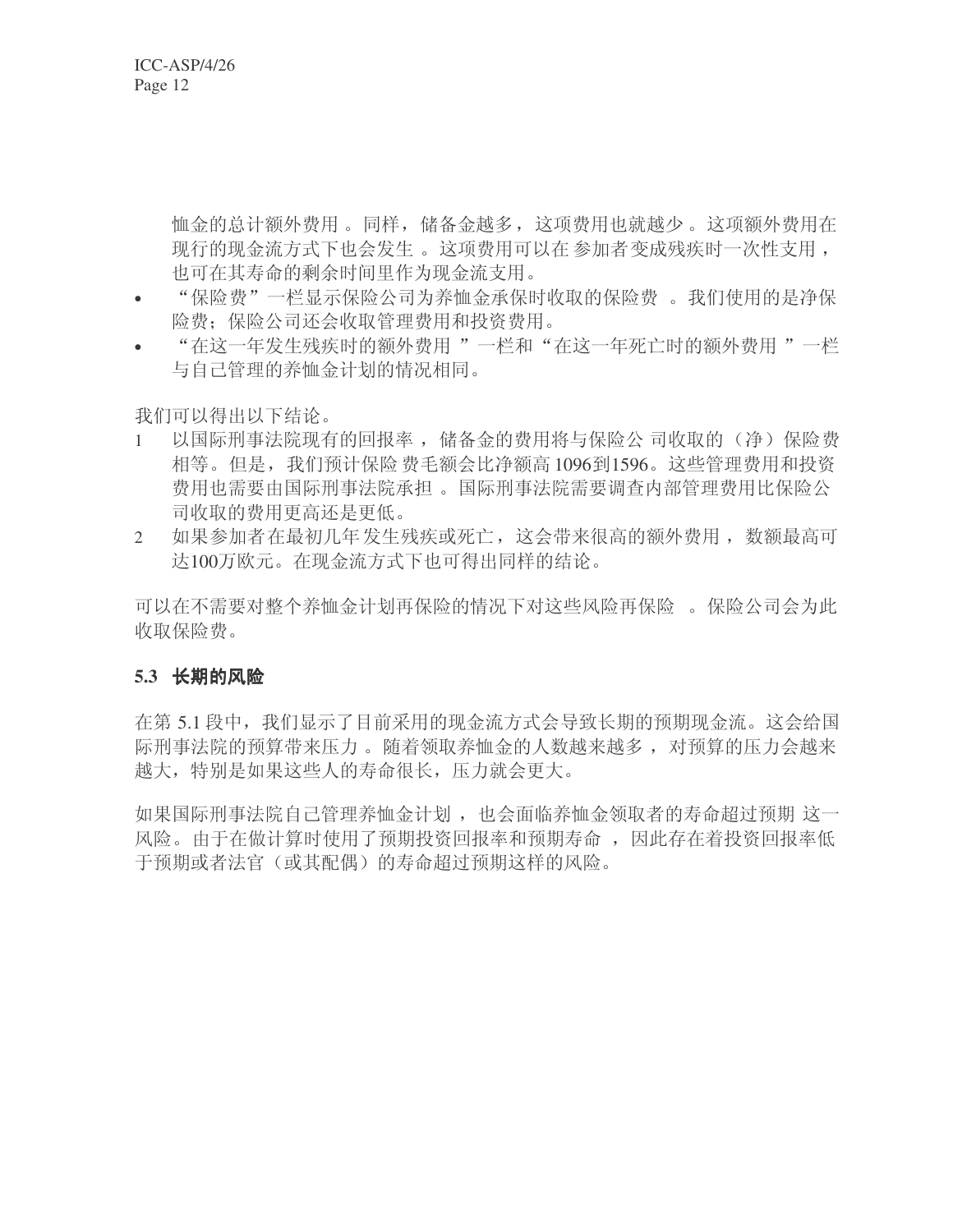在下图中, 我们看到一个新生儿每年的预期死亡率。



在上图中我们可以看到,大约50%的人口将在80到93岁之间死亡。国际刑事法院的养 恤金储备金是以预期死亡年龄为 基础的。总体上讲,可以认为如果人口足够多的话, 储备金以预期死亡年龄为基础是可以的,因为死亡率会趋向平均值(死亡早的参加者 可补偿死亡晚的参加者),也就是所谓的平均法则。如果人口很少,误差率就会提高 (死亡晚的参加者可能无法从死亡早的参加者那里得到补偿)。这样一来, 人口寿命 超过预期的潜在风险就提高了。就国际刑事法院而言,它只有18名法官,这使得误差 率变得很大。在下面的例子中, 我们试图以一个死亡时较年轻的法官和一个死亡时较 年长的法官为例, 更清楚地说明这种风险。

每年的死亡机率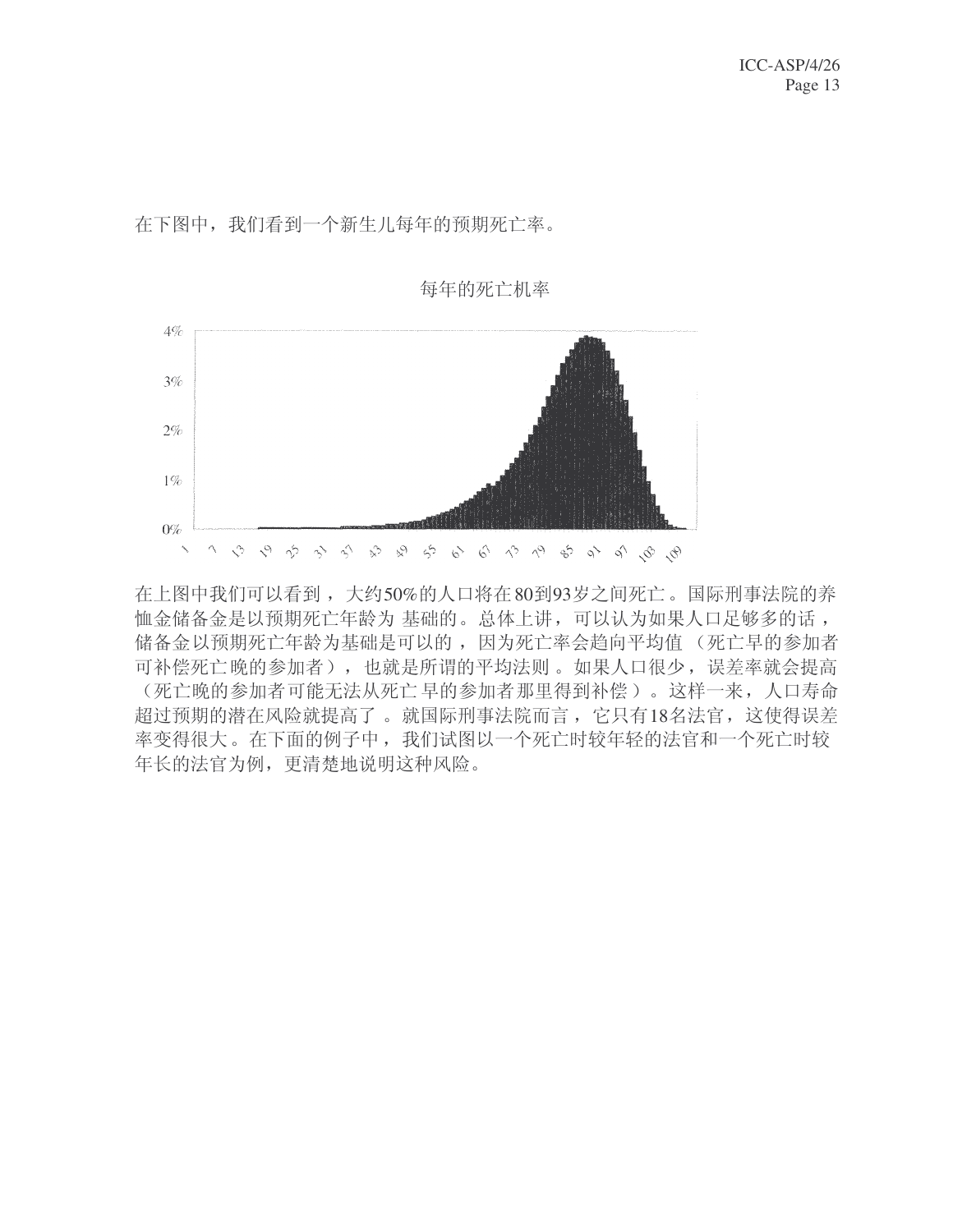| 年龄  |    | 养恤金储备金  | 养恤金付款  | 额外的现金流 |
|-----|----|---------|--------|--------|
| 参加者 | 配偶 |         |        |        |
| 82  | 77 | 384.481 | 90.000 |        |
| 83  | 78 | 301.843 | 90.000 |        |
| 84  | 79 | 217.139 | 90.000 |        |
| 85  | 80 | 130,317 | 90.000 |        |
| 86  | 81 | 41.325  | 90.000 | 48.675 |
| 87  | 82 |         | 90.000 | 90.000 |
| 88  | 83 |         | 90.000 | 90.000 |
| 89  | 84 |         | 90.000 | 90.000 |
| 90  | 85 |         | 45.000 | 45.000 |
| 91  | 86 |         | 45.000 | 45.000 |
| 92  | 87 |         | 45.000 | 45.000 |
| 93  | 88 |         | 45.000 | 45,000 |
| 94  | 89 |         |        |        |

在上表中我们假设法官及其配偶都是在 89 岁时死亡。但是, 在 85 岁时他的养恤金储 备金就已经枯竭了。这意味着国际刑事 法院必须要在法官活着的剩余时间里向他提供 未曾储备的养恤金, 而且在他死后还要向他的配偶提供 。这导致了每年额外的现金 流。法官每多活一年,国际刑事法院需要支付 90,000 欧元。

但是, 如果法官和他的配偶都在 79 岁时死亡, 则有下表:

| 年龄  |    |    | 养恤金储备金  | 养恤金付款  | 额外的现金流    |
|-----|----|----|---------|--------|-----------|
| 参加者 | 配偶 |    |         |        |           |
|     | 76 | 71 | 839.661 | 90.000 |           |
|     | 77 | 72 | 768.403 | 90.000 |           |
|     | 78 | 73 | 695.363 | 90.000 |           |
|     | 79 | 74 | 620.497 | 45.000 |           |
|     | 80 | 75 | 589.884 | 45.000 |           |
|     | 81 | 76 | 558.506 | 45.000 |           |
|     | 82 | 77 | 526.344 | 45.000 |           |
|     | 83 | 78 | 493.378 | 45.000 |           |
|     | 84 | 79 | 459.587 |        | (459.587) |

在上表中我们看到储备金有节余。

可以通过收取一项保险附加费的办法,降低养恤金领取人寿命超过预期这一风险。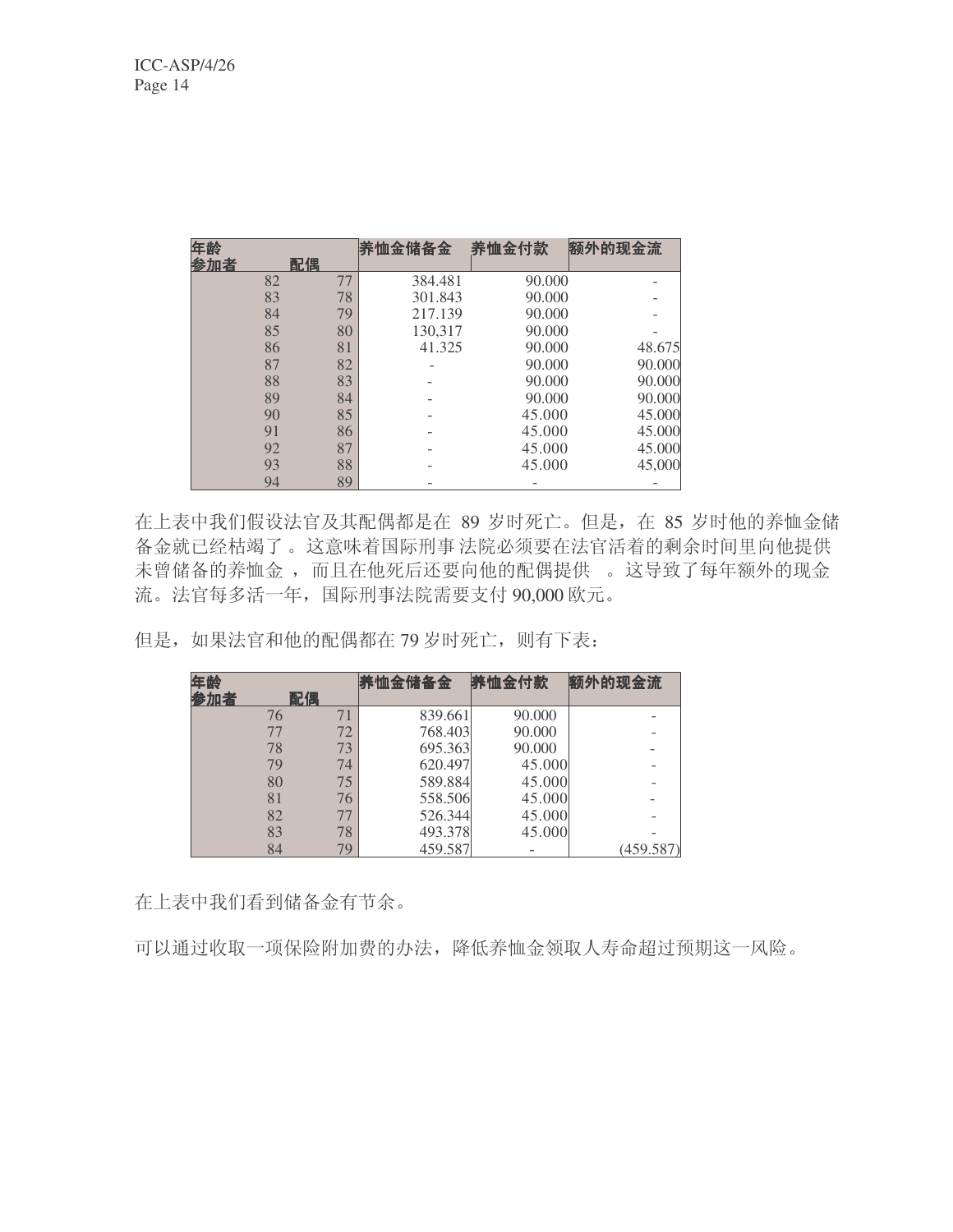如果国际刑事法院签订一项保险合同的话, 这些风险将由保险公司承担。保险公司的 优势是可以将这些风险分摊在总的投保人群中, 从而受益于平均法则。

### 5.4 其他风险

如果国际刑事法院选择自己管理它的养恤金计划, 还有一项风险就是国际刑事法院有 可能停止存在。如果在现金流方式下出现这一情况,我们假设国际刑事法院将需要支 付法官养恤金的储备金。但是, 在现金流方式下, 没有为养恤金预留储备金, 因此需 要一次性筹资。在自己管理的个人积累方式下, 存在一笔储备金, 可以用来购买保险 公司的保险, 但是届时需要确定这笔储备金是否足够用于购买保险合同。

#### **5.5** 䌍⫼

保险公司会收取管理费,大约是保险费的 1896。这取决于服务的标准以及养恤金合同 的种类。如果国际刑事法院决定自己管理养恤金合同, 也会有管理费用。

#### 6 总结和结论

#### 6.1 利与弊

通过分析不同养恤金计划的利弊得失,我们对本备忘录中的结论归纳如下。

#### 6.1.1 *自己管理的现金流方式*

利:

- 启动费用相对较低:
- 不占压资金:
- 灵活性:
- 可为残疾和死亡风险再保险;
- 不依附于一家保险公司。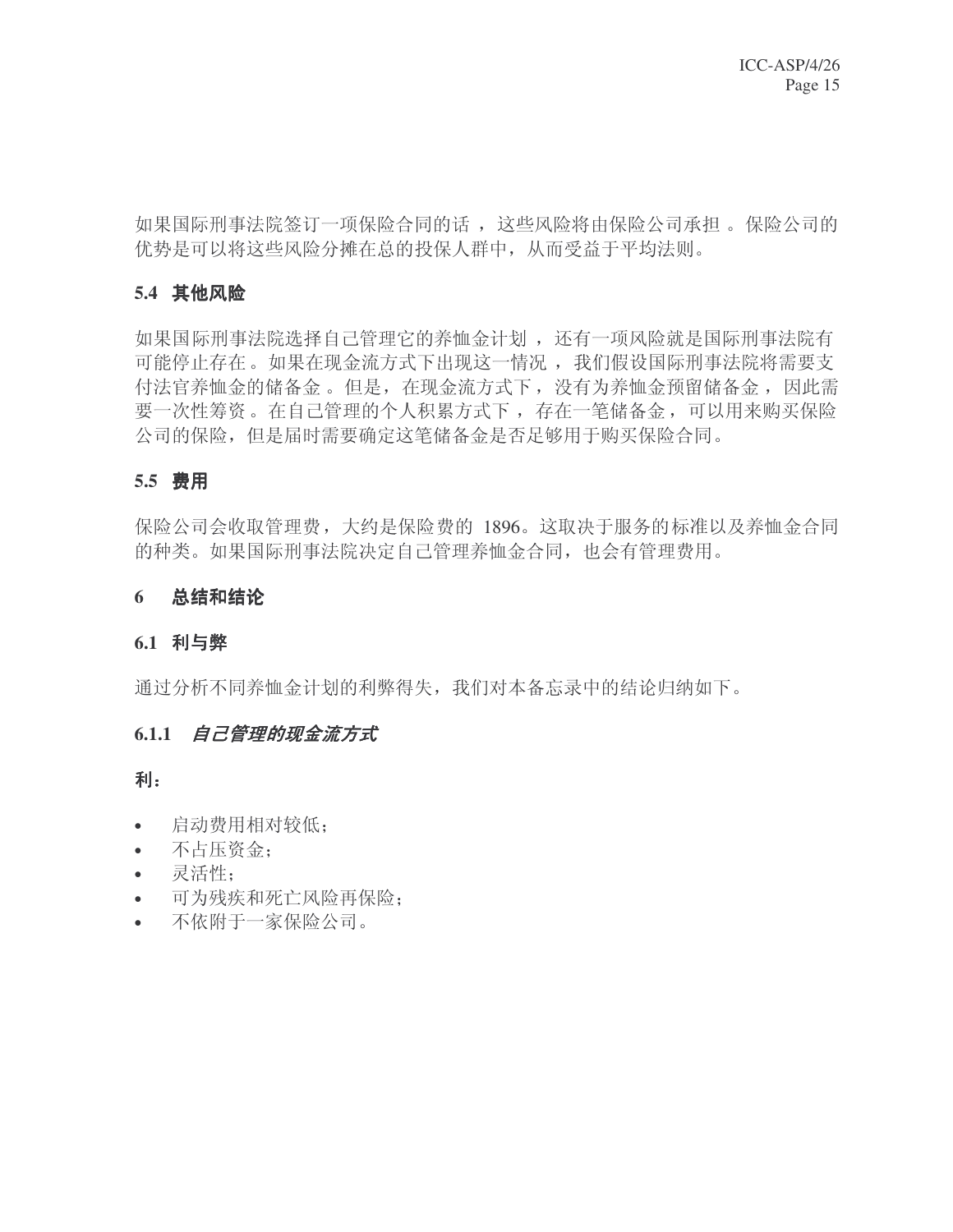# 弊:

- 短期风险可能巨大;
- 责任终止费用庞大:
- 在国际刑事法院停止存在的情况下没有储备金;
- 国际刑事法院要负责计划的管理:
- 现任法官将给未来的预算带来压力。

# 6.1.2 自己管理的个人积累方式

# 利:

- 养恤金费用与服务年限挂钩;
- 投资自由;
- 灵活性;
- 可为残疾和死亡风险再保险;
- 不依附于一家保险公司。

# 弊:

- 短期风险可能巨大;
- 潜在的长期风险:
- 国际刑事法院投资政策的限制导致低效率和失配;投资风险;
- 国际刑事法院要负责计划的管理。

# 6.1.3 保险公司

## 利:

- 养恤金费用与服务年限挂钩:
- 由专业人员进行投资;
- 投资回报有保障;
- 由专业人员管理;
- 所有风险都有保险。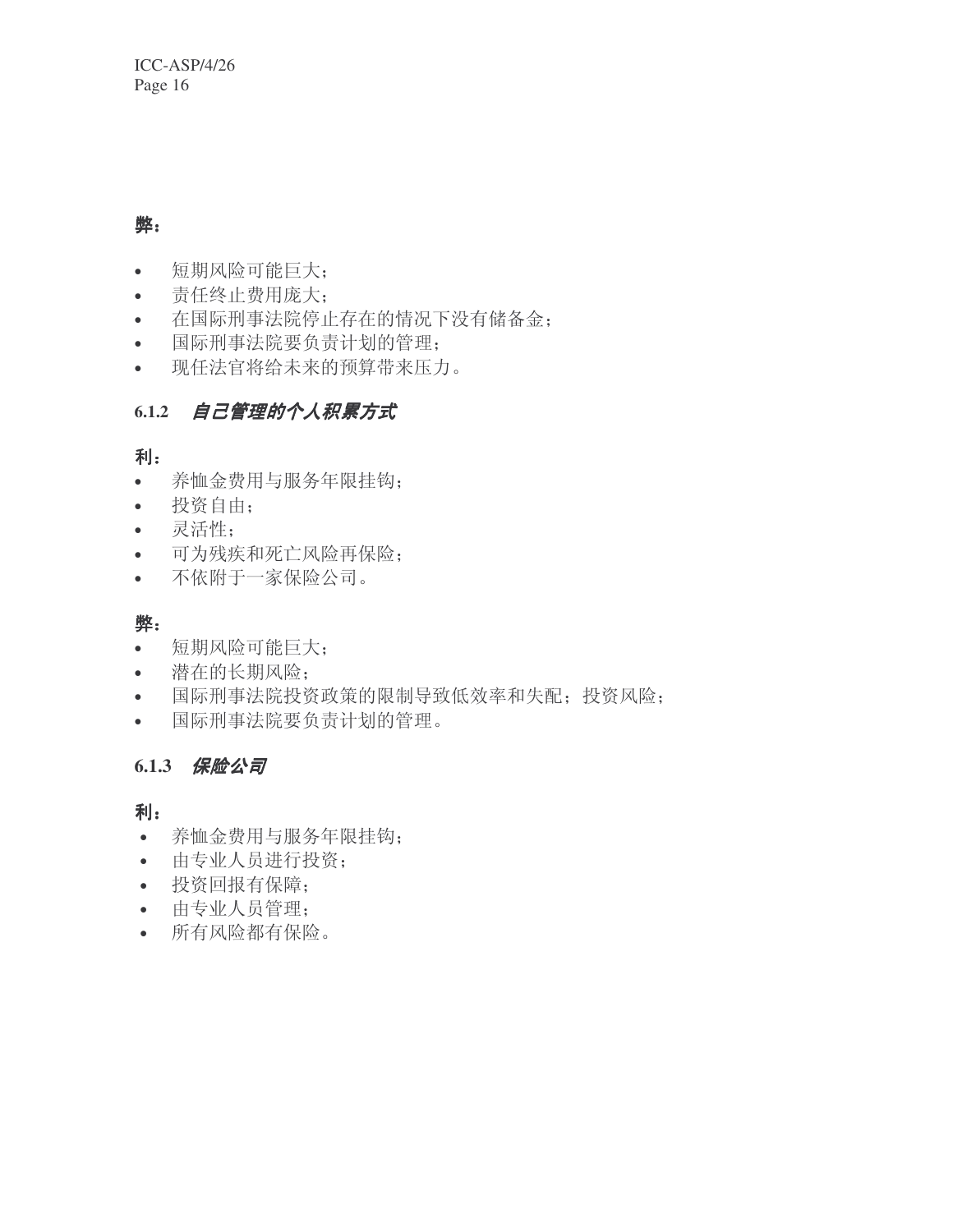#### 憋.

- 长期依附于一家保险公司;
- 保险公司对养恤金计划的实施有不确定性;
- 保险公司的服务水平不确定:
- 在养恤金计划的国际实施方面可能出现问题。

### **6.2** 㒧䆎

我们可以得出以下结论:

- 1 目前采用的现金流方式在最初几年里比较便宜,但是,在未来会有(很高的)预 算风险。由于法官(退休后)的预期寿命很长, 在任职期结束后会有很长的养恤 金支付期。
- 2 自己管理的个人积累方式将养恤金付款分摊到法官的整个服务期 。这种积累考虑 到了平均的预期养恤金支出。这意味着由于人数很少,因此风险很高。例如,一 名单身法官年轻时死亡或成为残疾的可能性很小, 但这种可能性的财务影响却非 常之大, 最多可达 200 万欧元。国际刑事法院应考虑这种方式是否可取。
- 3 可由一家保险公司为国际刑事法院的残疾和死亡风险保险 。如果是这样的话, 国 际刑事法院将为承担这些风险的费用支付一项保险 费。由于国际刑事法院目前对 投资规定的限制,将养恤金交给一家保险公司会更便宜。
- 4 如果国际刑事法院使用一家保险公司的话,当国际刑事法院停止存在时,养恤金 权利可以得到更好的保护。
- 5 国际刑事法院可以通过在保险 费中增加一笔附加费的办法为长期风险保险, 但是 这将使养恤金计划更加昂贵。

### 7 续篇

本备忘录可以为国际刑事法院决定如何组织法官养恤金计划提供基础 。我们愿意在国 际刑事法院的一次会议上提供更加具体的解释, 这将帮助国际刑事法院决定如何组织 法官的养恤金计划。

在决定如何组织养恤金 计划之后, 国际刑事法院应开始实施选定的计划。如果是选用 现有的方式,做起来就相当简单。这时,国际刑事法院将需要决定要不要为残疾和死 亡风险再保险。如果国际刑事法院选择启动一项自己管理的养恤金计划的话, 将有必